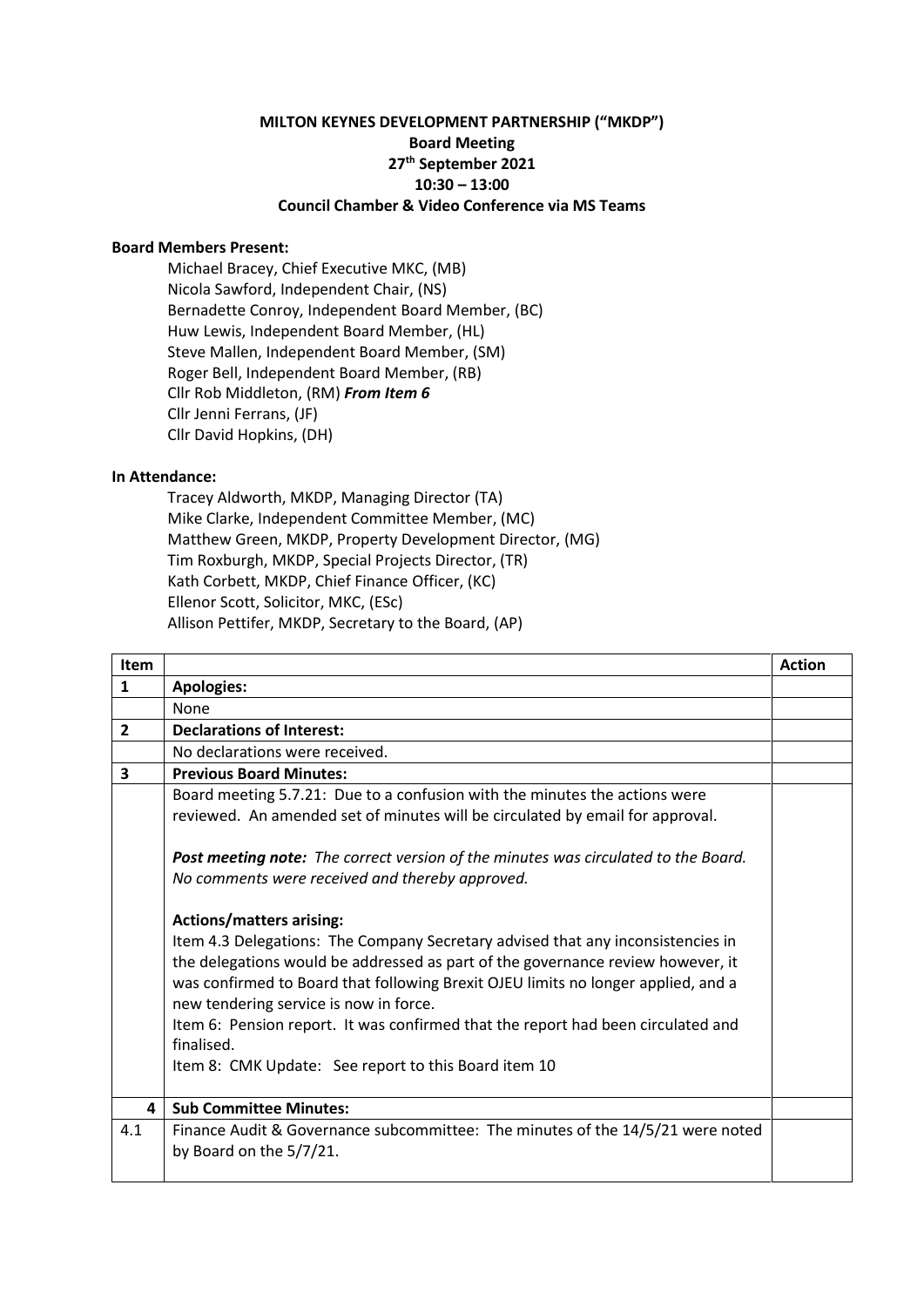|     | The minutes of the meeting held 10.9.21 were not available for comment and will be<br>presented at the next Board meeting for noting. In summary, the 3 key items of<br>discussion were around Management Accounts; Internal Audit; and Governance in<br>relation to the policy check list.<br>Governance: Board were advised that future FAG subcommittee meetings will focus<br>on Risk, Audit & Governance with Finance papers being presented to Board. The<br>Terms of Reference for FAGsc are to be amended.<br>Matters arising:<br>LHC Financial reporting: As the LHC develops, the governance and the updated<br>financials will be presented to Board.<br>The Financial Accounts: Draft financial statements commentary to be circulated to<br>Board for comment. | KC/ES<br>KC |
|-----|-----------------------------------------------------------------------------------------------------------------------------------------------------------------------------------------------------------------------------------------------------------------------------------------------------------------------------------------------------------------------------------------------------------------------------------------------------------------------------------------------------------------------------------------------------------------------------------------------------------------------------------------------------------------------------------------------------------------------------------------------------------------------------|-------------|
| 4.2 | Property Projects & Investments subcommittee: 30 <sup>th</sup> July 2021. The Board noted                                                                                                                                                                                                                                                                                                                                                                                                                                                                                                                                                                                                                                                                                   |             |
|     | the minutes and were advised that all actions had been completed or form part of<br>the Board agenda.                                                                                                                                                                                                                                                                                                                                                                                                                                                                                                                                                                                                                                                                       |             |
|     | Matters arising/Updates:                                                                                                                                                                                                                                                                                                                                                                                                                                                                                                                                                                                                                                                                                                                                                    |             |
|     | Agora update: Resolution to grant planning received. Employers Agent to review<br>the employer's requirement appointed. Lawyers appointed. More detailed HoTs to                                                                                                                                                                                                                                                                                                                                                                                                                                                                                                                                                                                                            |             |
|     | be presented at the next Board. An update on due diligence will also be included.                                                                                                                                                                                                                                                                                                                                                                                                                                                                                                                                                                                                                                                                                           | <b>MG</b>   |
|     | Bletchley South, Phelps Lane: Discussions are ongoing. As per the minutes due to<br>timing issues an email to Board for consent is likely.                                                                                                                                                                                                                                                                                                                                                                                                                                                                                                                                                                                                                                  |             |
|     | Thirlby Lane: The Parish Council have confirmed they do not want the land.                                                                                                                                                                                                                                                                                                                                                                                                                                                                                                                                                                                                                                                                                                  |             |
|     | B4 Testing Site: It was confirmed the lease had been signed.                                                                                                                                                                                                                                                                                                                                                                                                                                                                                                                                                                                                                                                                                                                |             |
|     | CMK Market: Tenders imminent will then be evaluated. When a contractor is<br>appointed the final sign designs will be shared with Board. The designs shared at PPI<br>were indicative.                                                                                                                                                                                                                                                                                                                                                                                                                                                                                                                                                                                      |             |
| 5   | <b>MKDP Strategy/1st Draft Business Plan:</b>                                                                                                                                                                                                                                                                                                                                                                                                                                                                                                                                                                                                                                                                                                                               |             |
|     | The paper was taken as read.<br>The timeline for sign off is February 2022 by Cabinet/Delegated Decision.                                                                                                                                                                                                                                                                                                                                                                                                                                                                                                                                                                                                                                                                   |             |
|     | Comments:                                                                                                                                                                                                                                                                                                                                                                                                                                                                                                                                                                                                                                                                                                                                                                   |             |
|     | Commercial Opportunities: Requirement to include within the business plan 'future<br>developments such as BP Chargemaster to be an option'.                                                                                                                                                                                                                                                                                                                                                                                                                                                                                                                                                                                                                                 |             |
|     | Resource Planning: Currently understated.                                                                                                                                                                                                                                                                                                                                                                                                                                                                                                                                                                                                                                                                                                                                   |             |
|     | Tone: Our Intention versus we will<br>Health & Safety compliance needs to be emphasised more.                                                                                                                                                                                                                                                                                                                                                                                                                                                                                                                                                                                                                                                                               |             |
|     | LHC Structure: The structure is different to the original financial model which                                                                                                                                                                                                                                                                                                                                                                                                                                                                                                                                                                                                                                                                                             |             |
|     | assumed fixed rent to the LHC. The structure proposed is based on a loan repayment<br>model back to MKDP and a long lease arrangement which is more akin to what the                                                                                                                                                                                                                                                                                                                                                                                                                                                                                                                                                                                                        |             |
|     | Regulators prefer.                                                                                                                                                                                                                                                                                                                                                                                                                                                                                                                                                                                                                                                                                                                                                          |             |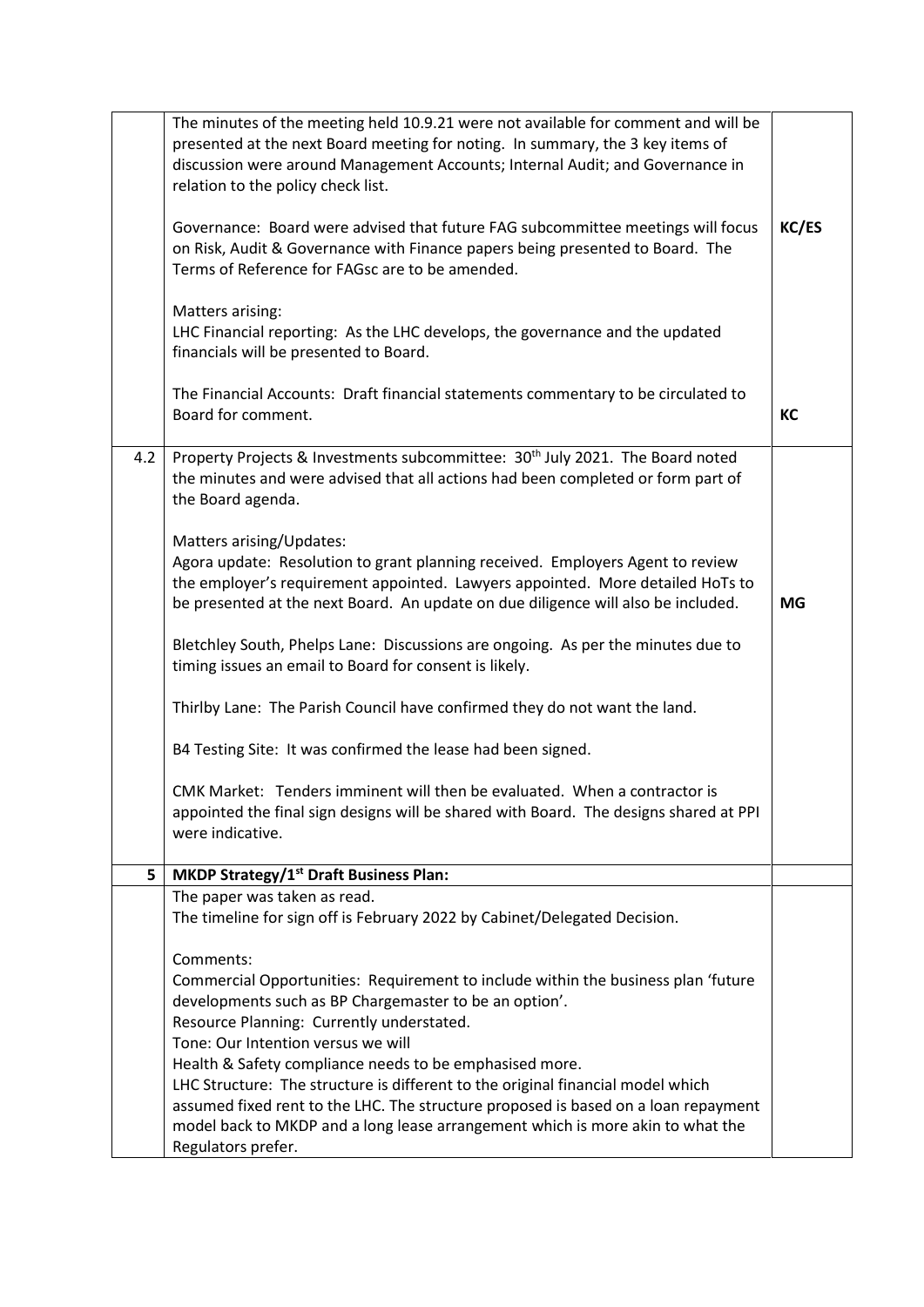|                | In summary, the Board noted that the business plan has a stronger, more robust,                                                         |    |
|----------------|-----------------------------------------------------------------------------------------------------------------------------------------|----|
|                | and more focused approach than in previous years. The Board were requested to                                                           |    |
|                | send through comments and further questions to KC who will summarise them and                                                           |    |
|                | then share a revised version in order that Members can see what has been raised.                                                        |    |
|                |                                                                                                                                         |    |
| 6              | <b>LHC Update:</b>                                                                                                                      |    |
|                | The paper was taken as read.                                                                                                            |    |
|                | Setting up the LHC is moving at pace. The Board were asked to email any items that                                                      |    |
|                | they require input on or need bringing attention to the Board in the interim. The<br>Board were given the opportunity to ask questions. |    |
|                |                                                                                                                                         |    |
|                | Questions:                                                                                                                              |    |
|                | At what point do you set up the LHC Board? Following the Council taking the                                                             |    |
|                | delegated decision to set up the LHC under MKDP, the company will be set up at                                                          |    |
|                | Companies House. For the first stage application to the Regulator only a small Board                                                    |    |
|                | is required, this will consist of NS and BC, as suggested by MKC as both are known to                                                   |    |
|                | the Regulator as current Chairs of Registered Providers. Full Board is not required                                                     |    |
|                | until stage 2 of the process.                                                                                                           |    |
|                |                                                                                                                                         |    |
| $\overline{7}$ | <b>Finance Matters:</b>                                                                                                                 |    |
|                | The paper was taken as read.<br>It was confirmed to Board that the report shows the capitalised staff costs separately                  |    |
|                | from the revenue staff budget. It also includes an updated disposal forecast in terms                                                   |    |
|                | of capitalised receipts.                                                                                                                |    |
|                |                                                                                                                                         |    |
|                | Updates were provided on the following:                                                                                                 |    |
|                | Pinder House: Christies interim financial update indicates that they have a strong                                                      |    |
|                | cash position and have more than returned to their post covid revenue position. A                                                       |    |
|                | meeting has been suggested.                                                                                                             |    |
|                |                                                                                                                                         |    |
|                | Ritagate: Discussions regarding CMK Market are ongoing.                                                                                 |    |
| 8              | <b>Governance Matters:</b>                                                                                                              |    |
| 8.1            | Internal Audit Service Level Agreement.                                                                                                 |    |
|                | The paper was taken as read.                                                                                                            |    |
|                |                                                                                                                                         |    |
|                | The Board were asked to consider the following recommendations:                                                                         |    |
|                | Agree to enter into the Internal Audit Service Level Agreement<br>1.                                                                    |    |
|                | Agree the 24 month Internal Audit plan<br>2.                                                                                            |    |
|                | 3. Delegate the annual review and approval of the Internal Audit Service Level                                                          |    |
|                | Agreement and the quarterly review of the Internal Audit plan to FAGsc.                                                                 |    |
|                | Comments received:                                                                                                                      |    |
|                |                                                                                                                                         |    |
|                | Statutory compliance to be included for MKDP and the LHC.                                                                               |    |
|                | The Board approved the recommendations subject to the inclusion of the Statutory                                                        | КC |
|                | Compliance matter.                                                                                                                      |    |
|                |                                                                                                                                         |    |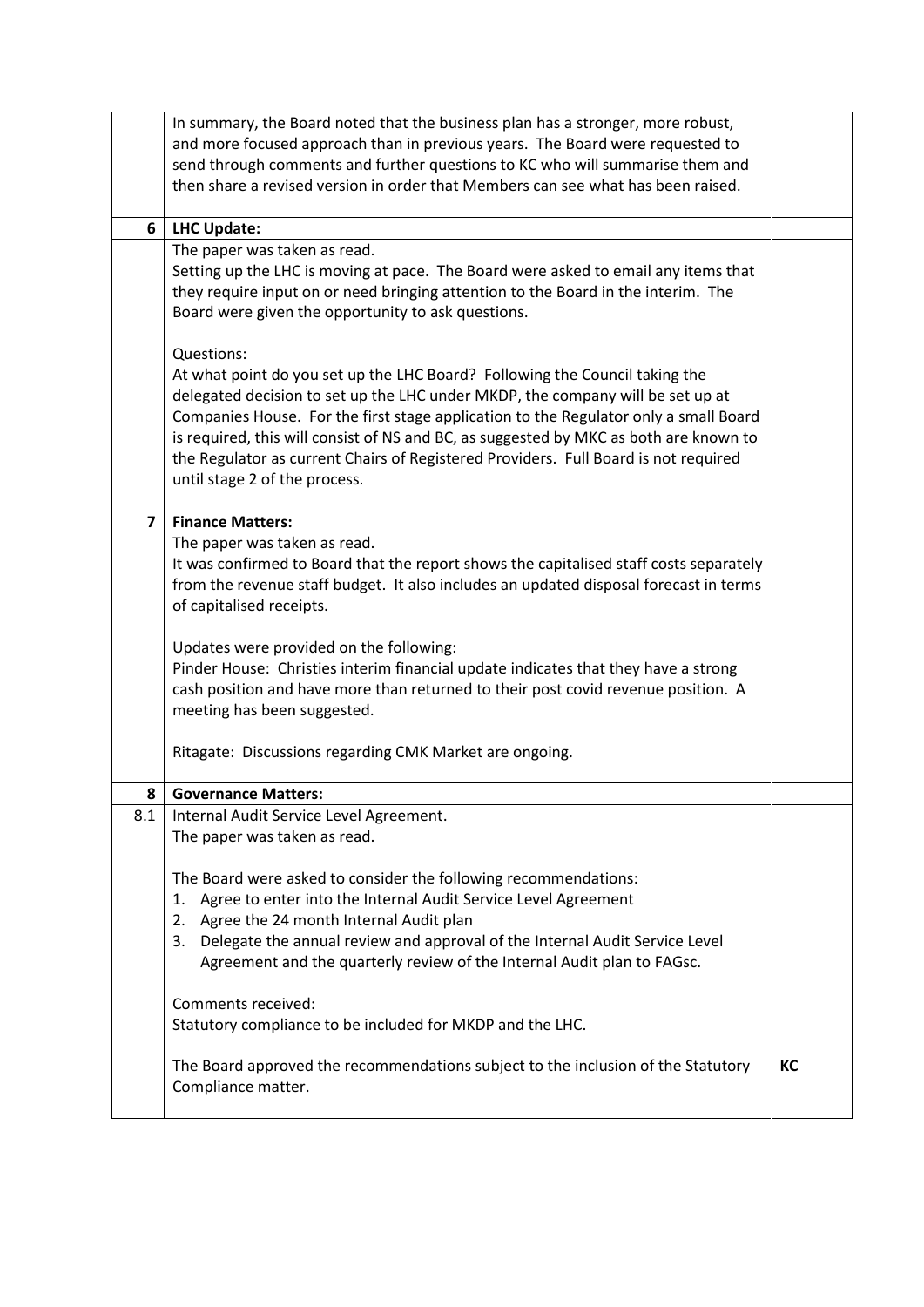| 9    | <b>Property Matters:</b>                                                                                             |  |
|------|----------------------------------------------------------------------------------------------------------------------|--|
| 9.1  | Campbell Park Northside:                                                                                             |  |
|      | The Board were requested to approve the change of contracting entity to Urban                                        |  |
|      | Splash Group Holdings Ltd for the Campbell Park Northside contract. The switch is                                    |  |
|      | due to internal restructuring and has no material impact on MKDP.                                                    |  |
|      | Board approved the change of entity.                                                                                 |  |
|      |                                                                                                                      |  |
| 9.2  | <b>Grafton Park:</b>                                                                                                 |  |
|      | Grafton Park was acquired as part of HCA portfolio by MKDP in 2013. It is a district                                 |  |
|      | park not a development site. There are several issues with the current management                                    |  |
|      | of the site. The request to Board is to agree that dialogue can commence on the                                      |  |
|      | disposal of the land (long leasehold/freehold) to MKC to manage more appropriately                                   |  |
|      | in line with its Council Plan objectives, environmental and bio-diversity agenda.                                    |  |
|      | Restrictions will be applied against future development or clawback protecting                                       |  |
|      | MKDP's position.                                                                                                     |  |
|      | Comments:                                                                                                            |  |
|      | Future Funding Opportunities: Green/ESG credentials to be documented. Long<br>$\bullet$                              |  |
|      | lease rather than freehold.                                                                                          |  |
|      | Review of the process to transfer assets to MKC to make it more efficient taking<br>$\bullet$                        |  |
|      | into account that MKDP is a separate entity.                                                                         |  |
|      |                                                                                                                      |  |
|      | The Board approved in principle the disposal/transfer of Grafton Park to MKC at nil                                  |  |
|      | land value with absolute restrictions on development.                                                                |  |
|      |                                                                                                                      |  |
|      |                                                                                                                      |  |
| 10   | <b>R:CMK</b>                                                                                                         |  |
|      | The Board noted the paper.                                                                                           |  |
|      | City Gateway/Station Square: The Modernist Glade formal opening is 30.9.21.                                          |  |
|      | Board Members were extended an invitation to attend.                                                                 |  |
|      | Open Market: Initial enhancement works still on target to be completed pre-                                          |  |
|      | Christmas. Budget to reviewed.                                                                                       |  |
|      |                                                                                                                      |  |
|      | Market Management: Retendering of the market management is on going.                                                 |  |
|      |                                                                                                                      |  |
|      | Delivery Approaches: The MHCLG 'delivery vehicle' funding referenced in MKDP's                                       |  |
|      | MD report is being considered. Dialogue continues with potential partners to                                         |  |
|      | understand the appetite and market driven preferences. Outline proposals to be                                       |  |
|      | presented to PPI with more detail to board.                                                                          |  |
|      | R:CMK Strategy and Narrative: Liaising with Paul Thomas, MKC Director of Planning.                                   |  |
|      |                                                                                                                      |  |
|      | The matter of the transport study for CMK was raised by JF. It was acknowledged                                      |  |
|      | that sorting out the transport position is considered fundamental.                                                   |  |
|      |                                                                                                                      |  |
| 11   | <b>Reports:</b>                                                                                                      |  |
| 11.1 | Chair's report (verbal): A summary of meetings attended was provided.                                                |  |
|      | The Parks Trust meeting scheduled for 27/9/21 is to be rearranged.<br>$\bullet$                                      |  |
|      | Meeting with Roz Bird of MEPC is to be arranged.<br>Attending the opening of the University based at Bouverie House. |  |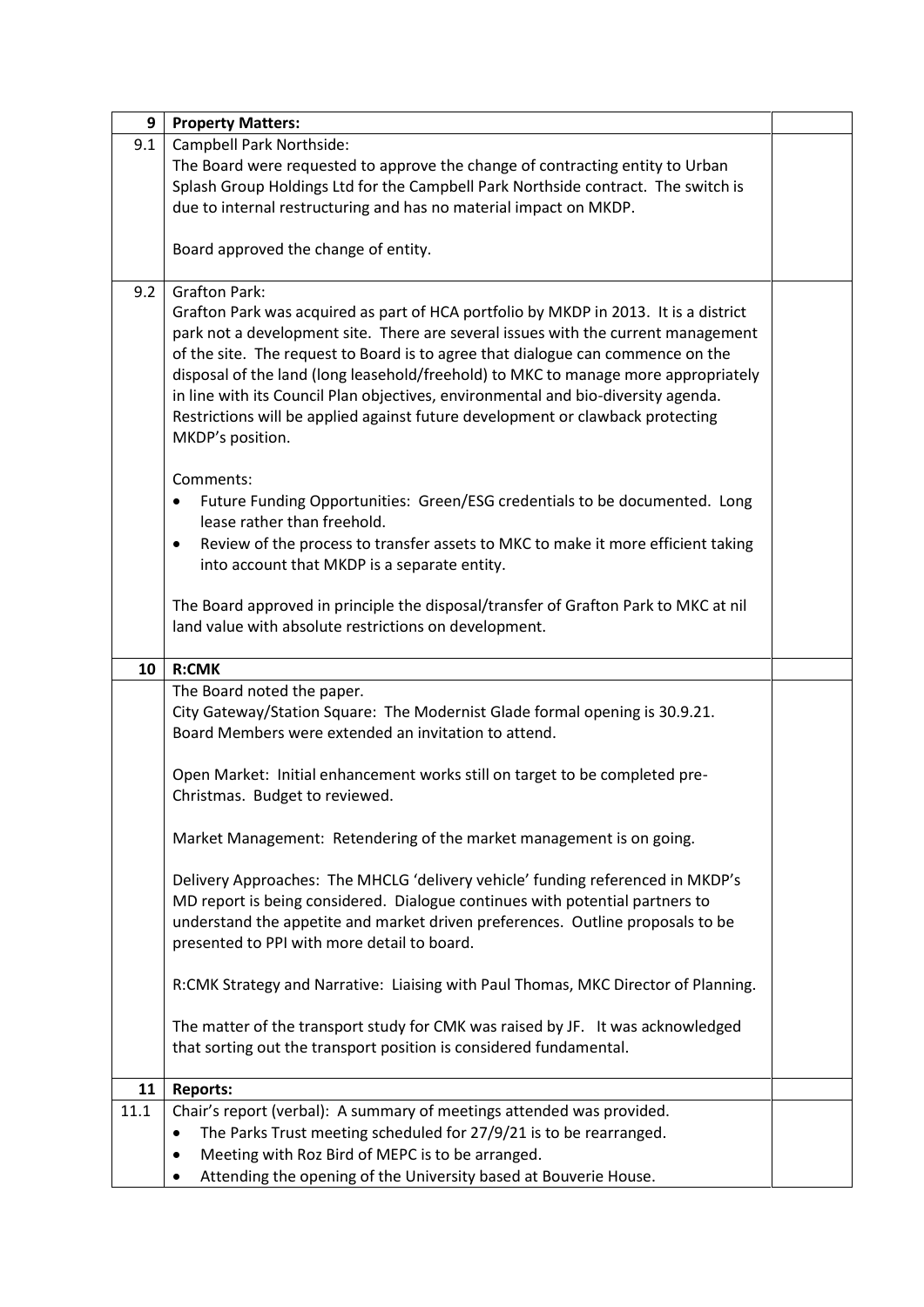|      | LHC: Work continues around the structure of the LHC.<br>$\bullet$<br>Justice Quarter: NS and TR are attending the working group meetings and<br>$\bullet$<br>providing assistance to MKC.<br>Personnel and Governance matters.<br>$\bullet$                                                                                                                                                                                                                                                                                                                                                                                                                                                                                                                                                 |  |
|------|---------------------------------------------------------------------------------------------------------------------------------------------------------------------------------------------------------------------------------------------------------------------------------------------------------------------------------------------------------------------------------------------------------------------------------------------------------------------------------------------------------------------------------------------------------------------------------------------------------------------------------------------------------------------------------------------------------------------------------------------------------------------------------------------|--|
|      | Press/Comms: LHC, Modernist Glade, Bouverie House, to be stepped up.<br>$\bullet$                                                                                                                                                                                                                                                                                                                                                                                                                                                                                                                                                                                                                                                                                                           |  |
| 11.2 | MD's Report:<br>Staffing Update: Several appointments have been made.<br>Delivery Mechanisms Project: MKC secured funding from Government of £665k.<br>٠<br>The funding will enable MKC to explore and establish the necessary delivery<br>mechanisms that will ensure that MK has the powers and resources in place to<br>deliver sustained levels of growth.<br>PR & Comms: Appointment of Julie Clay has been made.<br>٠<br>Property Management: Progress continues with the arrangements that will<br>$\bullet$<br>enable the transfer of the function to MKC. Recruitment of a MKDP Property<br>Manager to replace Kevin Monkton, has commenced.<br>Comments:<br>Property Management: Accountability comes back to MKDP.<br>Marketing & Comms: City wide positioning to be progressed. |  |
|      |                                                                                                                                                                                                                                                                                                                                                                                                                                                                                                                                                                                                                                                                                                                                                                                             |  |
| 11.3 | Chief Executive Update MKC (verbal):<br>MK:U: Board Members were advised that 40 trainees start at Bouverie House in the<br>next couple of weeks. Santander are the largest organisation involved.<br>Growth Deal Bid: The request for £100m from Government is included in the growth<br>deal bid that MKC are putting forward for the spending review on the 28/10/21.<br>MKC are playing a leading role in the Regional Bid. The MK:U development is the<br>most advanced business case. However, a change of Minister and changes to the<br>Department of Levelling up and what that means for the central area growth deal is<br>unknown. If MKC are not successful, then there will need to be a review of future<br>options.                                                         |  |
| 11.4 | Proposed Future Meeting Schedule:                                                                                                                                                                                                                                                                                                                                                                                                                                                                                                                                                                                                                                                                                                                                                           |  |
|      | Following the recent survey on meeting arrangements, changes to the meeting<br>schedule were proposed. The key changes are:<br>Board meetings move from a Monday to a Tuesday.<br>٠<br>Finance Audit & Governance changes to Risk, Audit and Governance for which<br>٠<br>the terms of reference will be amended and will be held once a quarter.<br>Any issues with the proposed dates to be highlight to AP.<br>Any urgent matters that require subcommittee, FAGsc and PPIsc input will be<br>emailed.<br>The schedule was supported by the Board.<br>Post meeting note: A change to the proposed schedule: PPIsc will take place on<br>the $22/10/21$ . As per the original schedule the $8/11/21$ remains as a Board<br>meeting. The 3/12/21 is a Board meeting.                       |  |
| 12   | <b>AOB</b>                                                                                                                                                                                                                                                                                                                                                                                                                                                                                                                                                                                                                                                                                                                                                                                  |  |
| 12.1 | Board Meetings: Future Board meetings to be held in person.                                                                                                                                                                                                                                                                                                                                                                                                                                                                                                                                                                                                                                                                                                                                 |  |